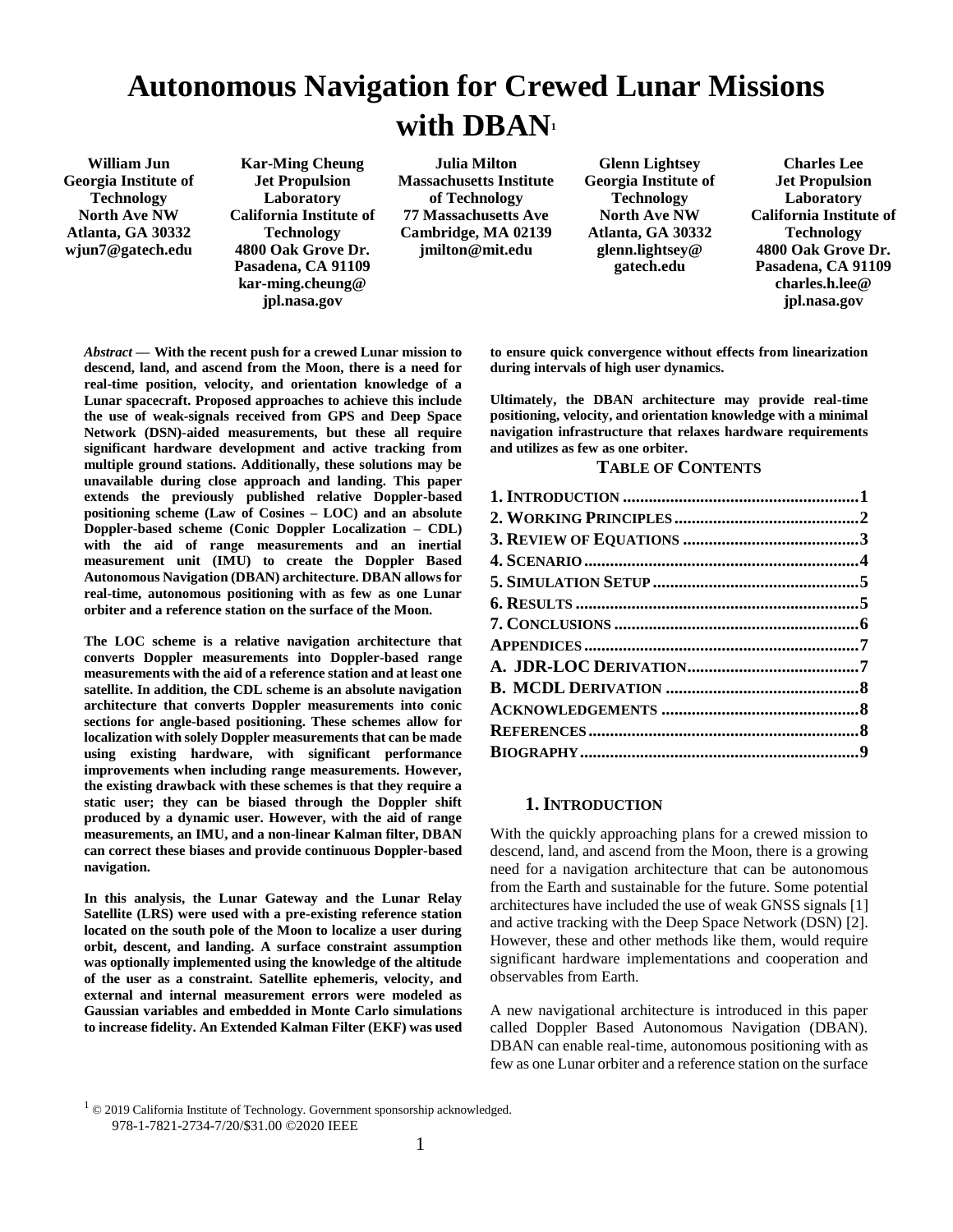of the planet. Because DBAN is not reliant on Earth based observations, the user is able to calculate their own respective position. DBAN can allow for a primary or redundant navigation system if/when Earth based navigation systems fail. This can make the system useful for crewed missions.

DBAN is a system that contains inertial navigation systems, coupled with Joint Doppler and Ranging (JDR) schemes that enable both relative and absolute positioning. These are loosely integrated through an Extended Kalman Filter (EKF). The relative JDR scheme is an extension of an only Doppler based navigation scheme called the Law of Cosines (LOC). The LOC scheme is a relative navigation architecture that converts Doppler measurements into Doppler-based range measurements with the aid of a reference station and at least one satellite [3]. The absolute JDR scheme is an extension of an only Doppler based navigation scheme called Conic Doppler Localization (CDL). This scheme converts Doppler measurements into conic sections for angle-based positioning. However, the existing drawback with these schemes is that they require a static user; they can be biased through the Doppler shift produced by a moving user. However, with the aid of range measurements, an IMU, and a non-linear Kalman filter, DBAN can correct these biases and provide continuous navigation.

In this analysis, the Lunar Gateway and the Lunar Relay Satellite (LRS) were used with a pre-existing reference station located on the south pole of the Moon to localize a user during a transfer orbit and Low Lunar Orbit. The user was assumed to be the Human Landing System (HLS) undocking from the Gateway and arriving at a parking orbit of 100 km above the Lunar surface. A navigation grade inertial navigation system (INS) is utilized on the user (sampled at 10 Hz), with two way ranging and Doppler measurements made from each visible satellite (sampled at 1 Hz).

With DBAN, the positioning accuracy had approached 8 km with a maximum error of about 10 km after 13 hours of integration. This was a significant improvement from the error from dead reckoning of approximately 10,000 km. Just as with position, velocity error was also increased with an increase in user dynamics, reaching 1.5 m/s of error with a maximum of 2.3 m/s.

Ultimately, the DBAN architecture can provide real-time positioning, velocity, and orientation knowledge with significant improvements to standard dead reckoning. DBAN can enable a minimal navigation infrastructure that can enable autonomous positioning of crewed missions.

# **2. WORKING PRINCIPLES**

#### <span id="page-1-0"></span>*Doppler and Range Based Positioning Schemes*

The Law of Cosines (LOC) scheme is a relative Doppler based positioning scheme that requires a reference station and as few as one satellite to localize a user [3]. A novel algorithm is used in this scheme to convert Doppler measurements into Doppler based Range measurements. Because current proximity link radios can log Doppler shifts of locked satellites in real time, positioning is enabled with relatively low hardware requirements with LOC.

Additionally, the Conic Doppler Localization (CDL) scheme is an absolute scheme that positions by calculating intersections of multiple, infinite conics produced by Doppler measurements. Because this is an absolute scheme there is no need for a reference station. However, error from Doppler measurements and errors in satellite velocity and satellite ephemeris knowledge are directly embedded into the final position fix.

Joint Doppler and Ranging (JDR) is the addition of range measurements into both of the previously mentioned Doppler based positioning schemes. JDR with the LOC scheme, called JDR-LOC, can enable improved performance and real time localization with as few as one satellite [4]. Additionally, JDR with CDL, called Modified CDL (MCDL), can enable improved performance by limiting the length of the conics produced by the Doppler measurements. Two-way ranging and two-way Doppler measurements were assumed for this analysis.

Additionally, the knowledge of the user's altitude can be used with both of these schemes as an additional pseudorange measurement from a faux satellite at the center of the planet. This faux measurement is known as the surface constraint [4].

With DBAN, both the absolute and the relative positioning schemes are utilized. The absolute scheme (MCDL) is used by default and the relative scheme (JDR-LOC) is used when the reference station is in view and in range. Therefore, there is the constant utilization of measurements from satellites in view, with improved position fixes when the reference station is available.

#### *Inertial Navigation Systems (INS)*

One drawback of the previously mentioned positioning schemes is that they are dependent on external satellites. This reliance can lead to low update frequencies and/or signal dropouts. A solution to this is the use of an Inertial Navigation System (INS). An INS is a system of sensors that measure the relative accelerations and angular velocities of a body. The INS can integrate these measurements to calculate the relative position and orientation change of the body in 3 dimensions [5]. The INS can allow for relative positioning in a self-contained system, enabling navigation when external positioning schemes are unavailable.

In this report, the INS measurements were simulated from a given trajectory of the user, allowing for the repeated simulation of the measurements with various input error cases. A navigation grade inertial measurement unit (IMU) was assumed in this analysis.

# *INS/JDR Integration System*

In this implementation, the INS was loosely coupled with the JDR schemes through the Extended Kalman Filter (EKF).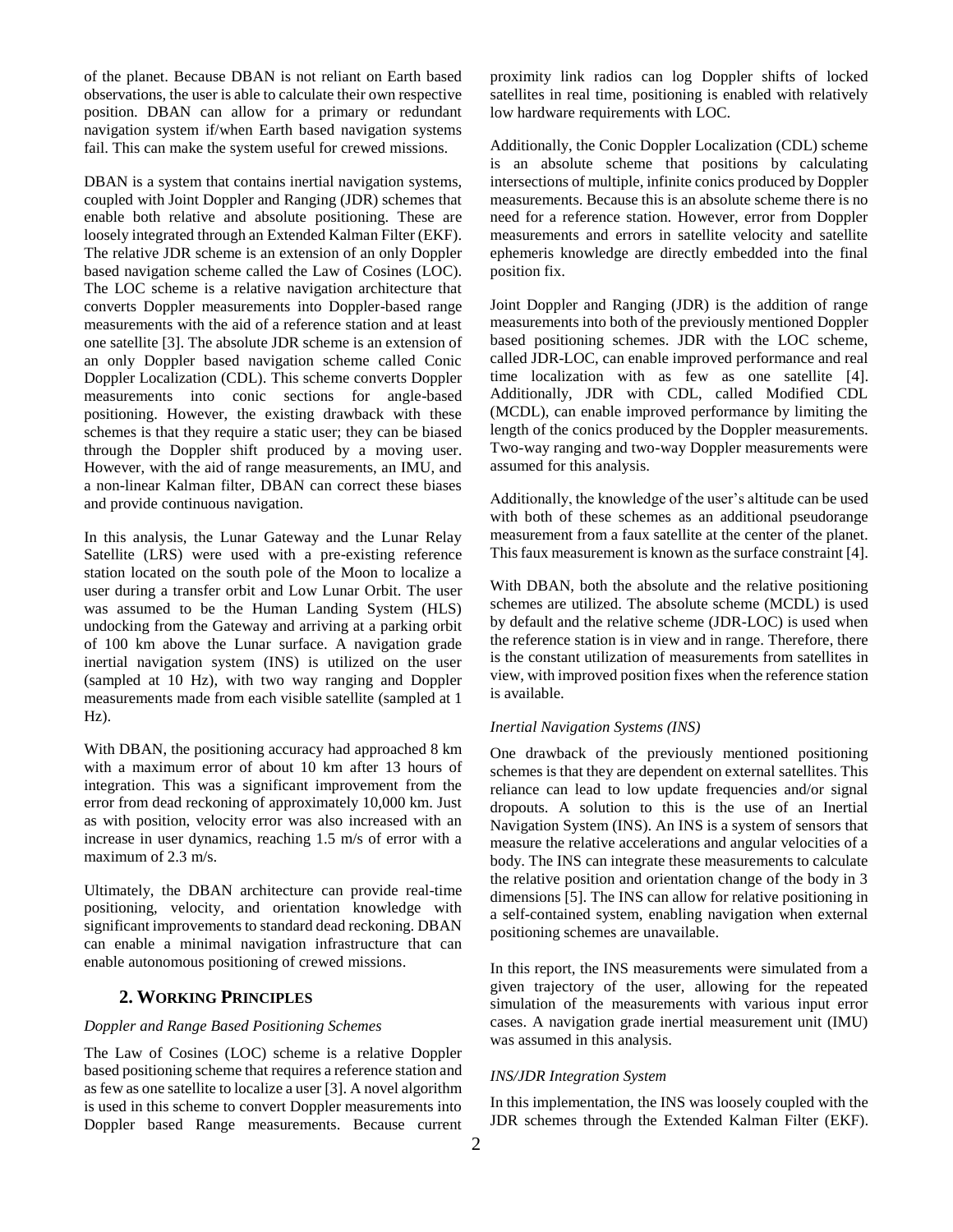This meant that the position fixes created from the JDR schemes at each measurement instance were treated as direct input to the Kalman filter (Figure 1). The calculated position from the IMU was used as the nominal trajectory in the EKF.

#### *Reference Frames*

*Body Frame ("BOD")*—This frame has its origin aligned with the IMU, with its three axes aligned with the three most sensitive axes of the IMU. Although the body frame origin is



**Integration.**  $\bar{r}$  are the calculated position vectors and  $\bar{X}$  is **the current state vector**

typically set at the center of mass of the user, this body frame was aligned with the "sensor frame" of the IMU to remove the need for level arm compensation and simplify the analysis. All inertial measurements were made in the body frame. In this report, the x-axis of the body frame was aligned with the velocity vector of the user.

*Fixed Frame ("FIX" – frame)*—This planet fixed frame has its origin at the center of mass of the planet / planetary body with its axes rotating with respect to the body's rotation. The x-axis is typically pointing to a reference point, the z-axis is parallel to the mean spin axis of the planet, and the y-axis is orthogonal to x and z. This reference frame was used as the primary navigational frame.

## **3. REVIEW OF EQUATIONS**

#### <span id="page-2-0"></span>*Joint Doppler and Ranging – Law of Cosines (JDR-LOC)*

The Doppler based pseudorange equation for the JDR-LOC scheme can be derived assuming a nearby reference station that can communicate measurements to the user (1) [4].  $\vec{P}$  is the relative positioning vector from the reference station to the user. A description of all terms, the full derivation of this equation, and the resulting cost function is described in Appendix A. The implemented form of equation 1 was modified to move all Cosine terms into a numerator to reduce the divergent effects of dividing by zero. This form was shown for clarity.

$$
\left(\frac{(\vec{L}^i + \vec{P}) \cdot \hat{u}^i_v}{\cos \theta^i}\right)^2 = \left(\frac{\vec{L}^i \cdot \hat{u}^i_v}{\cos \phi^i}\right)^2 + ||\vec{P}||^2 - 2\left(\frac{\vec{L}^i \cdot \hat{u}^i_v}{\cos \phi^i}\right)(\vec{P} \cdot \hat{u}^i) \tag{1}
$$

Additionally, the standard range equation is utilized (without clock correction) (2).

$$
PR^{i} = \left\| \left( \vec{L}^{i} + \vec{P} \right) - \vec{C}^{i} \right\| \tag{2}
$$

#### *Modified Conic Doppler Localization (MCDL)*

Unlike the relative technique, the MCDL scheme for absolute positioning does not have independent Doppler and ranging equations. Rather, they are coupled to allow for the range measurements to actively correct the Doppler conic equations (3).  $\vec{U}$  is the absolute position vector from the origin to the user. A description of all terms, the full derivation of this equation, and the resulting cost function is described in Appendix B.

$$
\cos\theta^i * PR^i = \left(\vec{U} - \vec{c^i}\right) \cdot \hat{u}^i_v \tag{3}
$$

#### *INS Mechanization Equations*

The mechanization equations in this analysis were fairly simplistic. One reason for this was that the user was limited to only traversing over the Moon, not on its surface. This meant that many of the additional effects of planet rotation on IMU measurements did not play a factor in this analysis. Additionally, the simplicity was to quantify feasibility of the DBAN system with highly dynamic users.

*Measurement Corrections*—First, the raw, body frame measurements taken from the IMU were corrected for their biases. The estimated biases were taken from the current state vector.

$$
\bar{a}_{BOD}^{corrected} = \bar{a}_{BOD}^{raw} - \bar{b}_{accel}
$$
 (4)

$$
\overline{\omega}_{BOD/FIX}^{corrected} = \overline{\omega}_{BOD/FIX}^{raw} - \overline{b}_{gyro}
$$
 (5)

The body to fixed frame quaternion from the current state was first converted into a rotation matrix. All the measurements, which are taken in the body frame, were converted into the fixed frame using this rotation matrix.

$$
R_{BOD2FIX}(\bar{q}_{BOD2FIX})\tag{6}
$$

*Velocity Update*—The corrected acceleration measurements in the body frame were then multiplied by the time increment to obtain velocity increments. This velocity increment was rotated into the fixed frame and combined with the previous state's velocity vector to obtain the current state's velocity.

$$
\Delta t = t_k - t_{k+1} \tag{7}
$$

$$
\bar{v}_{FIX_k} = R_{BOD2FIX} \bar{a}_{BOD}^{corrected} \Delta t + \bar{v}_{FIX_{k-1}} \tag{8}
$$

*Position Update*—The position was then integrated using the simple trapezoidal method (appropriate with high sampling rates).

$$
\bar{r}_{FIX_{k}} = \frac{1}{2} \left( \bar{v}_{FIX_{k}} + \bar{v}_{FIX_{k-1}} \right) \Delta t + \bar{r}_{FIX_{k-1}} \tag{9}
$$

*Attitude Update*—Finally, the attitude was updated by converting the corrected angular velocity measurements into an angular increment rotation vector: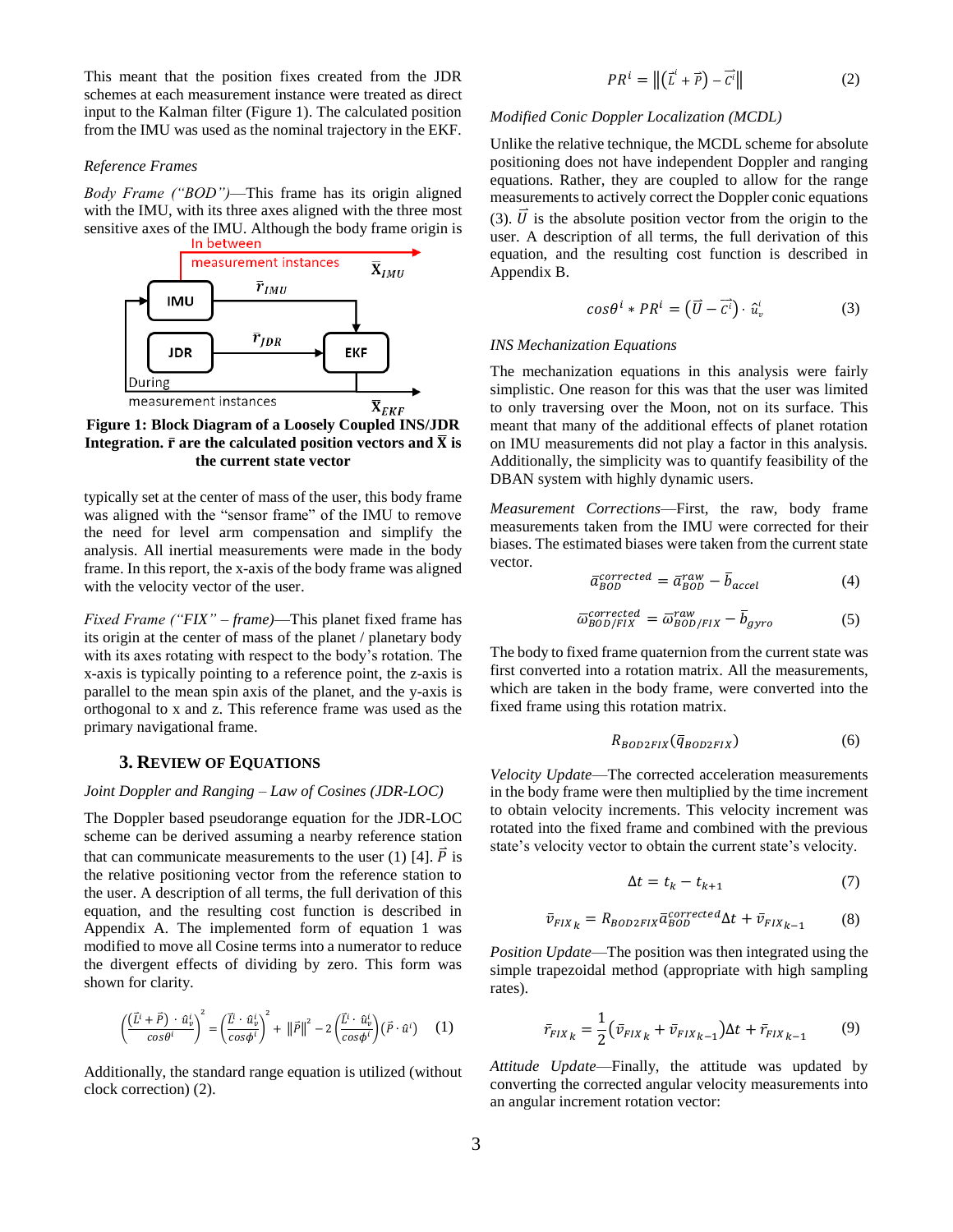$$
\bar{\theta}_{BOD/FIX}^{increment} = \bar{\omega}_{BOD/FIX}^{corrected} \Delta t \tag{10}
$$

This rotation vector was then converted into a quaternion:

$$
\overline{q}_{t_{k-1}2t_k}(\overline{\theta}_{BOD/FIX}^{increment})
$$
 (11)

Finally, the quaternion was inverted and multiplied with the quaternion from the previous state vector to obtain the current orientation.

$$
\overline{q}_{BOD2FIX_k} = \overline{q}_{BOD2FIX_{k-1}} * \overline{q}_{t_{k-1}2t_k}^{-1}
$$
 (12)

#### *Extended Kalman Filter (EKF)*

To run a sequential filter, such as the EKF, there are prerequisites that must be known about the given system. These can include: the state vector, the forcing function, and measurement models. The calculated position from the IMU was utilized as the nominal trajectory in this analysis.

*Estimated State*—The state that was estimated in the EKF contained the user's position and velocity in the fixed frame, the user's body to fixed frame orientation in quaternions, and bias terms in three dimensions for the accelerometers and gyroscopes. Therefore, the state had a total of 16 terms:

$$
\bar{X} = \begin{bmatrix} \bar{r}_{FIX} & \bar{v}_{FIX} & \bar{q}_{FIX} & \bar{b}_{Gyro} & \bar{b}_{Accel} \end{bmatrix}^{\mathrm{T}} \tag{13}
$$

*Forcing Function*—The forcing function, or the derivative of the state vector, is used to describe the dynamics of the state vector elements. It can be described as a linear combination of the state vector in the matrix  $A^T$ 

$$
A = \begin{bmatrix} 0 & V & 0 & 0 & 0 \\ C & 0 & 0 & 0 & 0 \\ 0 & 0 & Q & 0 & 0 \\ 0 & 0 & 0 & B_a & 0 \\ 0 & 0 & 0 & 0 & B_g \end{bmatrix}
$$
 (14)

Where:

$$
V = I^{3x3} \tag{15}
$$

$$
C = \frac{\mu}{r^5} \begin{bmatrix} 2x - \frac{y^2 + z^2}{x} & 3x & 3x \\ 3y & -2y + \frac{x^2 + z^2}{y} & 3y \\ 3z & 3z & -2z + \frac{x^2 + y^2}{z} \end{bmatrix}
$$
 (16)  

$$
r = \sqrt{x^2 + y^2 + z^2}
$$

$$
Q = \frac{1}{2} \begin{bmatrix} 0 & \omega_z & -\omega_y & \omega_z \\ -\omega_z & 0 & -\omega_x & \omega_y \\ \omega_y & -\omega_x & 0 & \omega_z \\ -\omega_x & -\omega_y & -\omega_z & 0 \end{bmatrix}
$$
 (17)

$$
B_a = g \begin{bmatrix} \frac{1}{\omega_z} & -\tau & 0\\ \tau & \frac{1}{\omega_z} & 0\\ 0 & 0 & 0 \end{bmatrix}
$$
 (18)

$$
B_g = b_g - \omega(\omega + kg)^{-1}(b_g - k_p b_a) \tag{19}
$$

Finally, the matrix A was used to calculate the state transition matrix:

$$
\phi(t_k, t_{k-1}) = I^{16x16} + \sum_{n=1}^{20} \frac{1}{n!} A^n(t_k - t_{k-1}) \tag{20}
$$

*Measurement Model*—Because the input to the EKF was just the position fix calculated by either MCDL or JDR-LOC, the measurement model was simply the nominal trajectory.

$$
G(\bar{X}_k^*, t_k) = \bar{X}_k^* \tag{21}
$$

Calculating the dynamics of the measurement model:

$$
\widetilde{H}(\bar{X}^*, t_k) = \begin{bmatrix} -1 & 0 & 0 \\ 0 & -1 & 0 & 0 \\ 0 & 0 & -1 \end{bmatrix}
$$
 (22)

Finally, the standard equations for an Extended Kalman Filter are used to calculate the new state. The time update was as follows:

$$
\bar{P}_k = \phi(t_k, t_{k-1}) \bar{P}_{k-1} \phi^T(t_k, t_{k-1})
$$
\n(23)

The observation was then made, and the optimal gain was calculated:

$$
y_k = Y_k - G(\bar{X}_k^*, t_k) \tag{24}
$$

$$
K_k = \bar{P}_k \widetilde{H}_k^T \left( \widetilde{H}_k \bar{P}_k \widetilde{H}_k^T + R_k \right)^{-1} \tag{25}
$$

Finally, the measurement update was as follows:

$$
\bar{X}_k = \bar{X}_k + K_k y_k \tag{26}
$$

$$
P_k = \left(I - K_k \widetilde{H}_k\right) \overline{P}_k \tag{27}
$$

# **4. SCENARIO**

## <span id="page-3-0"></span>*User and Satellite Trajectory*

Reasonable assumptions were made for choosing the satellites that would be available during a crewed Lunar their transfer orbit. Included was the Gateway and the Lunar Relay Satellite (LRS). Access between the Human Landing System (HLS) and each satellite and the reference station were calculated. The switch between the use of either MCDL and JDR-LOC schemes was dependent on access and range between the user reference station.

*Human Landing System (HLS)*—The HLS was assumed to undock from the Gateway at a point past the Gateway's apolune. Once undocked, the HLS would be on a transfer orbit on route to an insertion into a 100 km parking orbit (Figure 2). The HLS is assumed be able to communicate with multiple entities simultaneously, enabling two way ranging and Doppler from multiple satellites.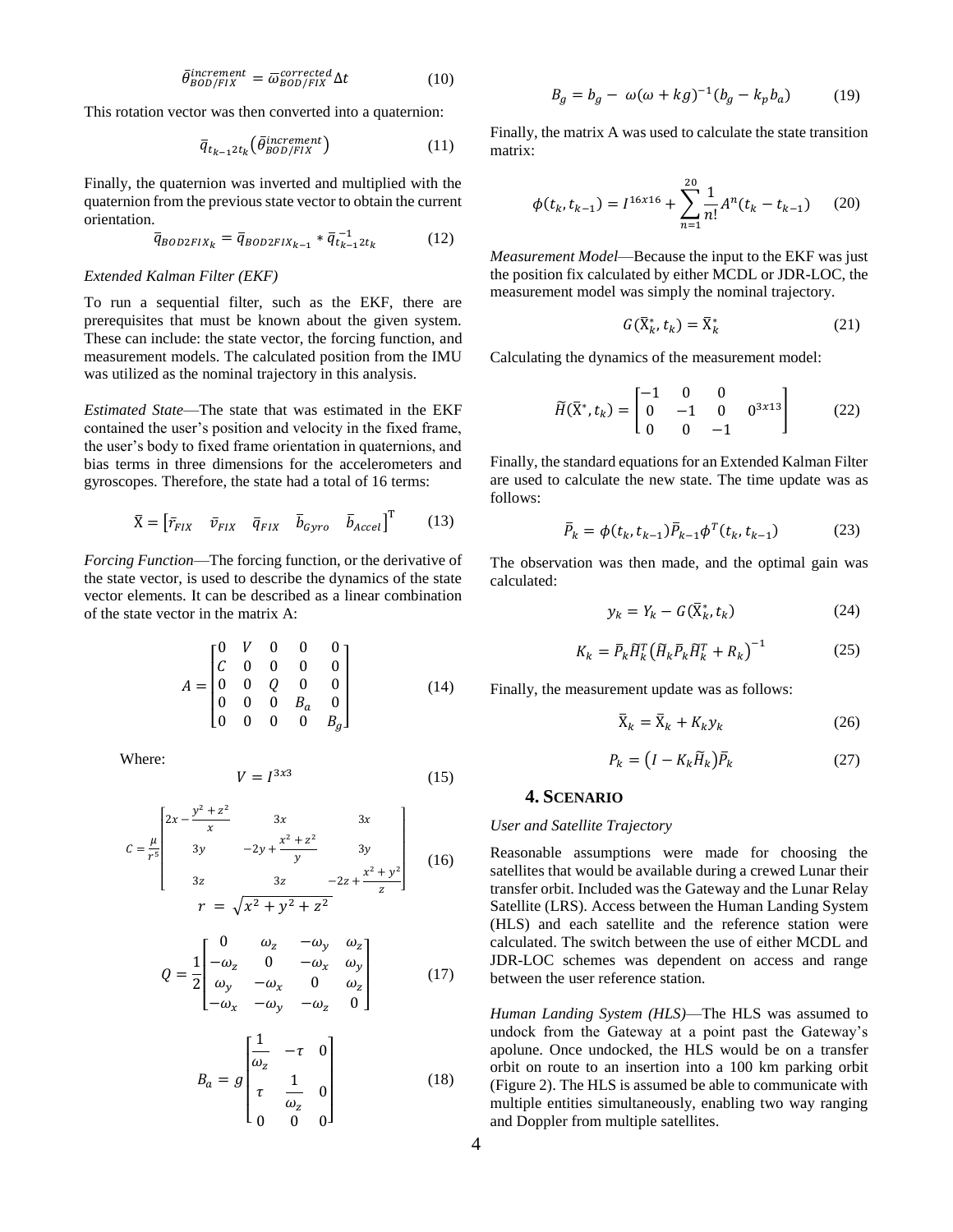Because there is an orbit maneuver in the HLS's trajectory (circularizing the transfer orbit ellipse at 100 km), it was assumed to be an instantaneous delta-V maneuver. Thus, the true velocity had a discontinuity and therefore the acceleration was extremely large at a single timestep. When simulating the accelerometer measurements this acceleration spike was kept to ultimately ensure the correct change in position.

*South Pole Reference Station (REF)*—The reference station was assumed to be static on the south pole of the Moon. This reference station could be anything from a simple monument to a Lunar habitat; as long as the station can receive and transmit to the satellites and the HLS. The transmitting range of the reference station was assumed to be 5000 km. Additionally, the location of the reference station was assumed to be very well known.

When the HLS had access to the reference station and was within the range of 5000 km, DBAN switched to the JDR-LOC scheme instead of MCDL.

*Lunar Relay Satellite (LRS)*—The LRS is an elliptical 12 hour frozen orbit around the Moon [6]. The LRS is assumed be able to communicate with multiple entities simultaneously, enabling two way ranging and Doppler on the user and the reference station.

*Gateway (GTW)*—The Gateway is 7 day near-rectilinear halo orbit (NRHO) around the Moon. The GTW is assumed be able to communicate with multiple entities simultaneously, enabling two way ranging and Doppler on the user and the reference station.



**Figure 2: HLS, LRS, and Gateway Trajectories**

# **5. SIMULATION SETUP**

<span id="page-4-0"></span>Satellite ephemeris, satellite velocity, Doppler measurements, and pseudorange measurements were required in both JDR schemes. The true measurements were calculated with the true locations and velocities of each satellite and the reference station. These measurements and the satellite ephemeris and velocity were then corrupted with Gaussian error (Table 1) before their input into the JDR schemes. A new Gaussian noise value was calculated for each axis at each timestep.

| <b>Error Type</b>               | Value                  |
|---------------------------------|------------------------|
| Satellite Ephemeris Vector (3D) | 5 <sub>m</sub>         |
| Satellite Velocity Vector (3D)  | $1 \text{ mm/s}$       |
| <b>Pseudorange Measurement</b>  | 5 cm                   |
| Doppler Measurement             | $0.00075\ \mathrm{Hz}$ |
| <b>Surface Constraint</b>       | 10 m                   |

**Table 1: 1σ Gaussian Error Values**

The Doppler measurements of each communication link was calculated with a K-Band carrier frequency of  $18 * 10^9$  Hz. These measurements were taken at 1 Hz; with one measurement per satellite, per second.

#### *Simulation of IMU Data*

Along with the JDR measurements, IMU measurements were required. To simulate these measurements, the derivative of the true velocity of the HLS was calculated and stored as the corresponding acceleration. Additionally, the true rotation vectors between each timestep of the body frame of the HLS were used to calculate the angular velocities. These measurements were sampled at 10 Hz.

These true accelerations and angular velocities were corrupted based off of the characteristics of a navigation grade IMU (Table 2).

| <b>Device</b> | <b>Parameter</b>         | <b>Value</b>                         |
|---------------|--------------------------|--------------------------------------|
| Gyroscope     | <b>Measurement Range</b> | $400$ deg                            |
|               | Resolution               | $0.001 \text{ deg}/\sqrt{\text{hr}}$ |
|               | <b>Constant Bias</b>     | $0.01 \text{ deg}/\sqrt{\text{hr}}$  |
|               | Random Walk              | $0.005 \text{ deg}/\sqrt{\text{hr}}$ |
| Accelerometer | <b>Measurement Range</b> | 10g                                  |
|               | Resolution               | $50e-6g$                             |
|               | <b>Constant Bias</b>     | $500e-6g$                            |
|               | Noise Density            | 10e-6 $g/\sqrt{hr}$                  |

**Table 2: Navigation Grade IMU Parameters**

### **6. RESULTS**

<span id="page-4-1"></span>With all of the corrupted measurements and satellite data ready, the simulation was performed with the DBAN architecture. Due to the stochastic nature of the simulation there exist variations in results. Including a Monte Carlo analysis to create a distribution of error is dictated in future work.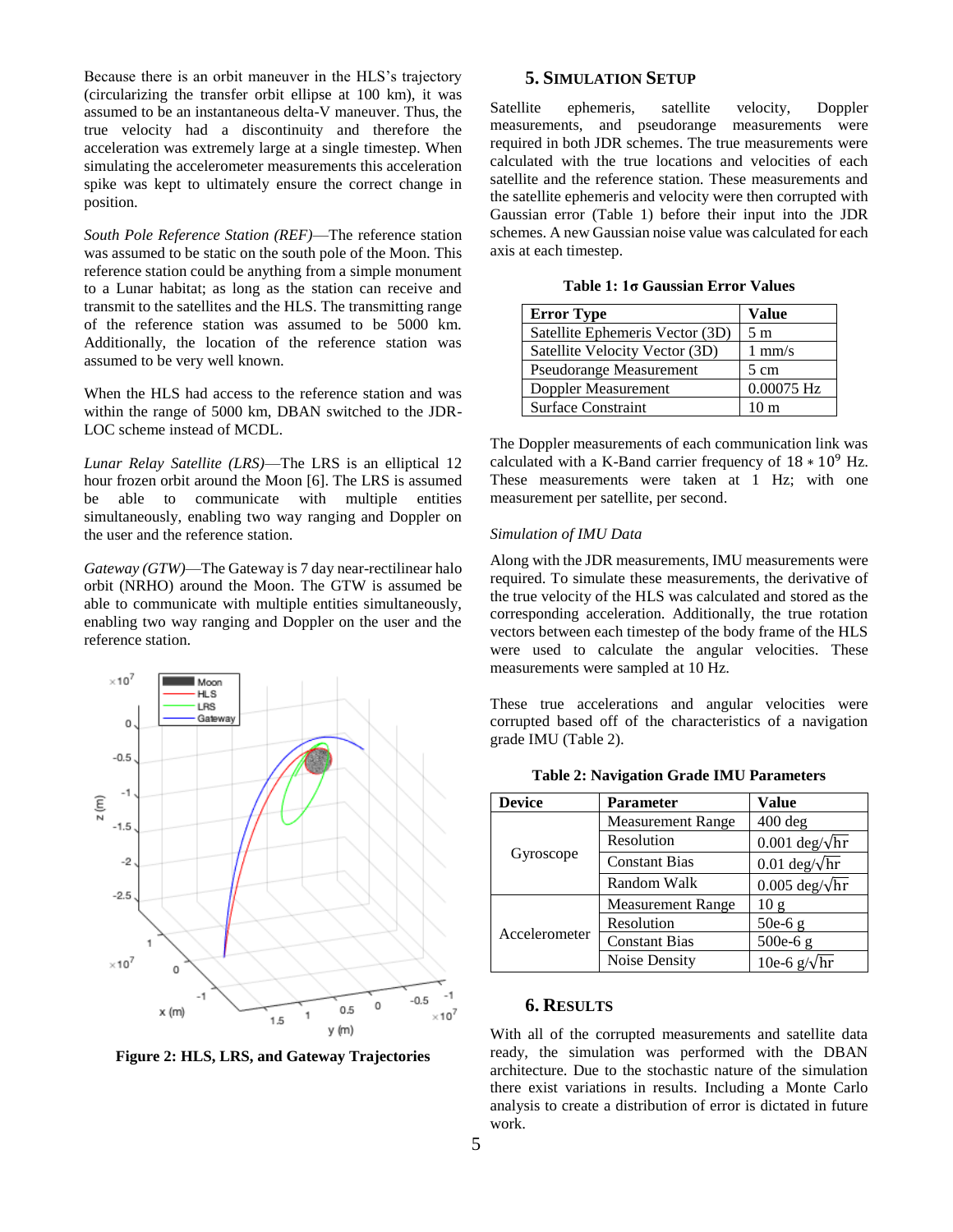A baseline error was created by running the simulation without the JDR schemes. This preliminary run was therefore performed with dead reckoning – only reliant on the IMU measurements. This was depicted in gray in the Log plots (Figure 3 and 4).

# *Position Error*

After using DBAN to propagate and actively filter approximately 13 hours of integration, the final positioning error was approximately 8 km (Figure 3). Although this may seem like a large amount, it is miniscule compared to the baseline error of approximately 10,000 km.

Also described at the top of Figure 3 is the timeline of satellite and reference station access vs. use of absolute or relative JDR schemes throughout DBAN. The utilization of JDR-LOC is short in this case due to the limited transmission range of the reference station. However, the JDR-LOC scheme would be heavily used during and after landing.

The start of the first orbit was aligned with a significant jump in positioning error. This was due to the simultaneous loss of sustained satellite access and a dynamic change to a new orbit. However, once the filter had become accustomed to the new dynamics, the error began to fall. Additionally, error was further decreased during intervals utilizing JDR-LOC.

## *Velocity Error*

Again, it was clear that DBAN had outperformed dead reckoning by multiple orders of magnitude (Figure 4). However, there was an spike in the velocity error at the start of hour 12. This was due to the discontinuity in velocity that was caused by the simplifications in orbit maneuvers (discussed in "4. Scenario").

# **7. CONCLUSIONS**

<span id="page-5-0"></span>With an IMU sampling rate of 10 Hz and a measurement instance rate of 1 Hz over 13 hours of integration, the DBAN system was able to maintain errors under 10 km. For the first 10 hours, errors were consistently under 1 km, implying that continuous use of DBAN over multiple orbits without maneuvers would decrease error. The velocity error was also consistently under 2.5 m/s, with a spike at 12 hours that was caused by simplifications in the simulation (instantaneous delta-v for orbit insertion. However, just as with the position error, velocity errors were under 0.3 m/s for the first 10 hours. Ultimately, both were significant improvements over the extreme errors caused by simple dead reckoning.

An area of improvement could be the use of directional antennas with the reference station. This would allow for a larger range for the reference station and therefore a larger utilization of the JDR-LOC scheme. Additionally, because this is still only in the simulation world, the epoch of the LRS could be moved to allow for increased access during highly dynamic maneuvers such as circularization of the transfer orbit.

Only the HLS's transfer orbit and one low Lunar orbit was



**Figure 4: Velocity Error Over Transfer and Orbit**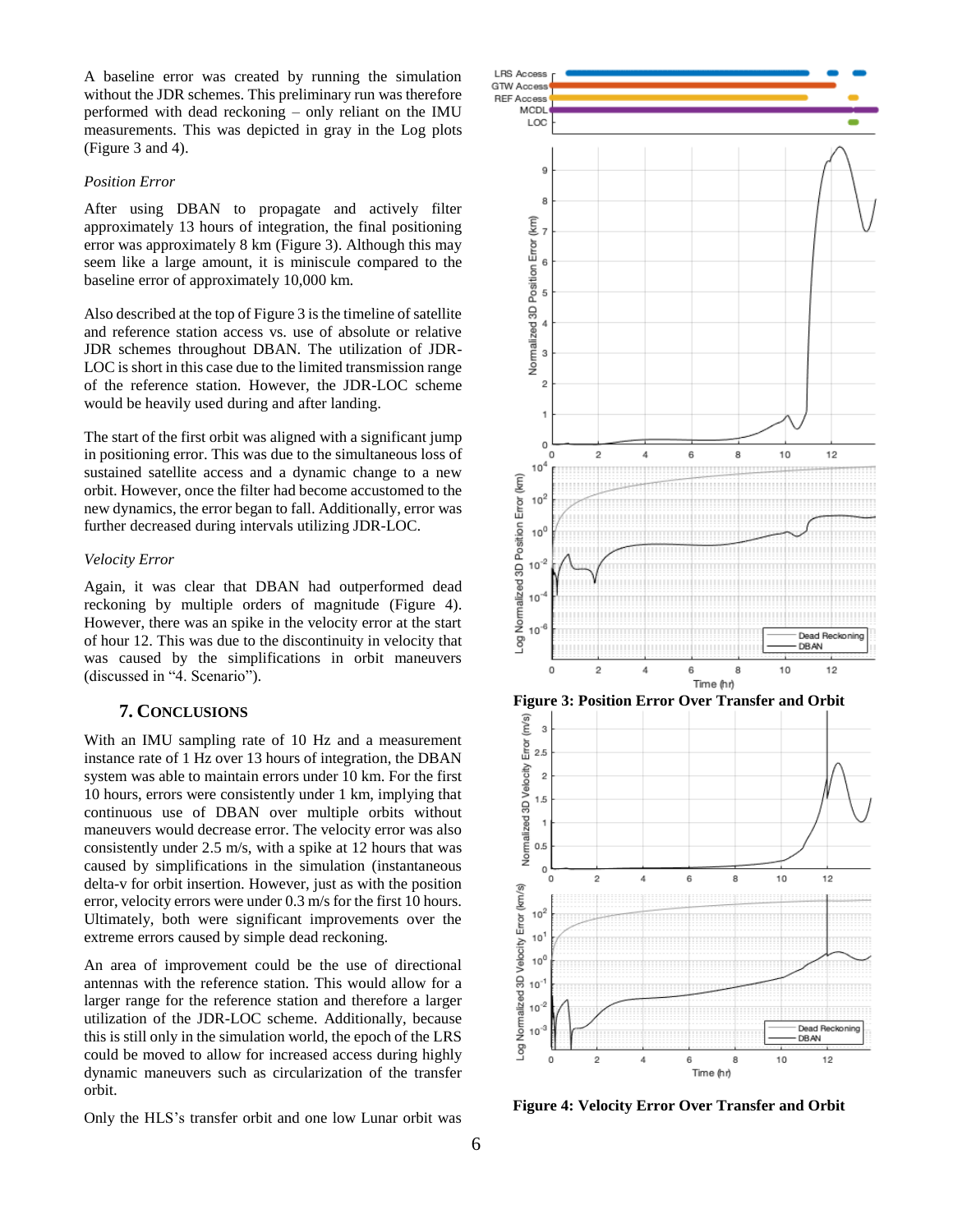included in this analysis. Future work would include DBAN with the descent and landing onto the Lunar surface. Although users on the surface of the Moon have already been analyzed in previous work [3,4], it would be interesting to apply the entire DBAN system on relatively slowly moving surface users.

Additionally, a Monte Carlo analysis would allow for a distribution of potential error, displaying all of the biases of the stochastic simulation. Finally, improved error modelling of the IMU would allow for accurate inertial measurements, while also increasing the state size. A trade will need to be performed to find the correct balance between them.

Although this analysis was completed with the Moon, which has many possibilities for potential navigation architectures from Earth, DBAN could also be applied to other planets that do not have any navigational infrastructures. In a standard exploratory mission, a lander could be sent with an orbiter, undock from a parking orbit and land on the surface. Then, a rover could roll off of the lander and explore the region. With all of these components, the DBAN architecture would allow for accurate positioning throughout the entire EDL and surface navigation process. Ultimately, the DBAN system can be applied to a myriad of space-based navigation needs that require autonomous positioning with limited resources.

#### <span id="page-6-0"></span>**APPENDICES**

## **A. JDR-LOC DERIVATION**

<span id="page-6-1"></span>The JDR-LOC scheme is a modification of the original LOC scheme including ranging measurements in addition to Doppler measurements [4]. A review of the JDR-LOC scheme was provided. The visualization of the user (T), the reference station (R), and one of the satellites (C) is described in Figure 5.



**Figure 5: Visualization of the LOC Technique** ̂ **is the satellite's velocity vector, R is the reference station, T is the user, and C<sup>1</sup> is the current satellite**

Using the Law of Cosines, a cost function can be created (28). This is the core cost function of the LOC scheme; the relative position P can be calculated from the other input measurements.

$$
f^{i}(x, y, z) = \left(\frac{\vec{L}^{i} \cdot \hat{u}_{v}^{i}}{\cos \phi^{i}}\right)^{2} + ||\vec{P}||^{2} - 2\left(\frac{\vec{L}^{i} \cdot \hat{u}_{v}^{i}}{\cos \phi^{i}}\right)(\vec{P} \cdot \hat{u}^{i}) - \left(\frac{(\vec{L}^{i} + \vec{P}) \cdot \hat{u}_{v}^{i}}{\cos \theta^{i}}\right)^{2}
$$
(28)

Additionally, the pseudorange measurement's equation is described as follows:

$$
\sqrt{\frac{r^{i+n}(x, y, z)}{(x + r_1) - c_1^i)^2 + (y + r_2) - c_2^i)^2 + (z + r_3) - c_3^i)^2} - PR^i
$$
 (29)

Where PR is the current satellite's pseudorange measurement. For the case of two satellites, or  $n = 2$ :

$$
Calculated Range = CR^{i} = \sqrt{((x + r_{1}) - c_{1}^{i})^{2} + ((y + r_{2}) - c_{2}^{i})^{2} + ((z + r_{3}) - c_{3}^{i})^{2}}
$$
(30)  

$$
J(x, y, z) = \begin{bmatrix} \frac{\partial f_{1}}{\partial x} & \frac{\partial f_{1}}{\partial y} & \frac{\partial f_{1}}{\partial z} & 0\\ \frac{\partial f_{2}}{\partial x} & \frac{\partial f_{2}}{\partial y} & \frac{\partial f_{2}}{\partial z} & 0\\ \frac{(x + r_{1}) - c_{1}^{1}}{CR^{1}} & \frac{(y + r_{2}) - c_{2}^{1}}{CR^{1}} & \frac{(z + r_{3}) - c_{3}^{1}}{CR^{1}} & 1\\ \frac{(x + r_{1}) - c_{1}^{2}}{CR^{2}} & \frac{(y + r_{2}) - c_{2}^{2}}{CR^{2}} & \frac{(z + r_{3}) - c_{3}^{2}}{CR^{2}} & 1 \end{bmatrix}
$$
(31)

Finally, the surface constraint equation is as follows:

$$
SC = surface constraint\nfi+2n(x, y, z) =(x + r1)2 + (y + r2)2 + (z + r3)2 - SC * SC
$$
 (32)

And the respective updated cost functions and Jacobians with only two satellites  $(n = 2)$ :

$$
f(x, y, z) \tag{33}
$$

$$
J(x, y, z) \tag{34}
$$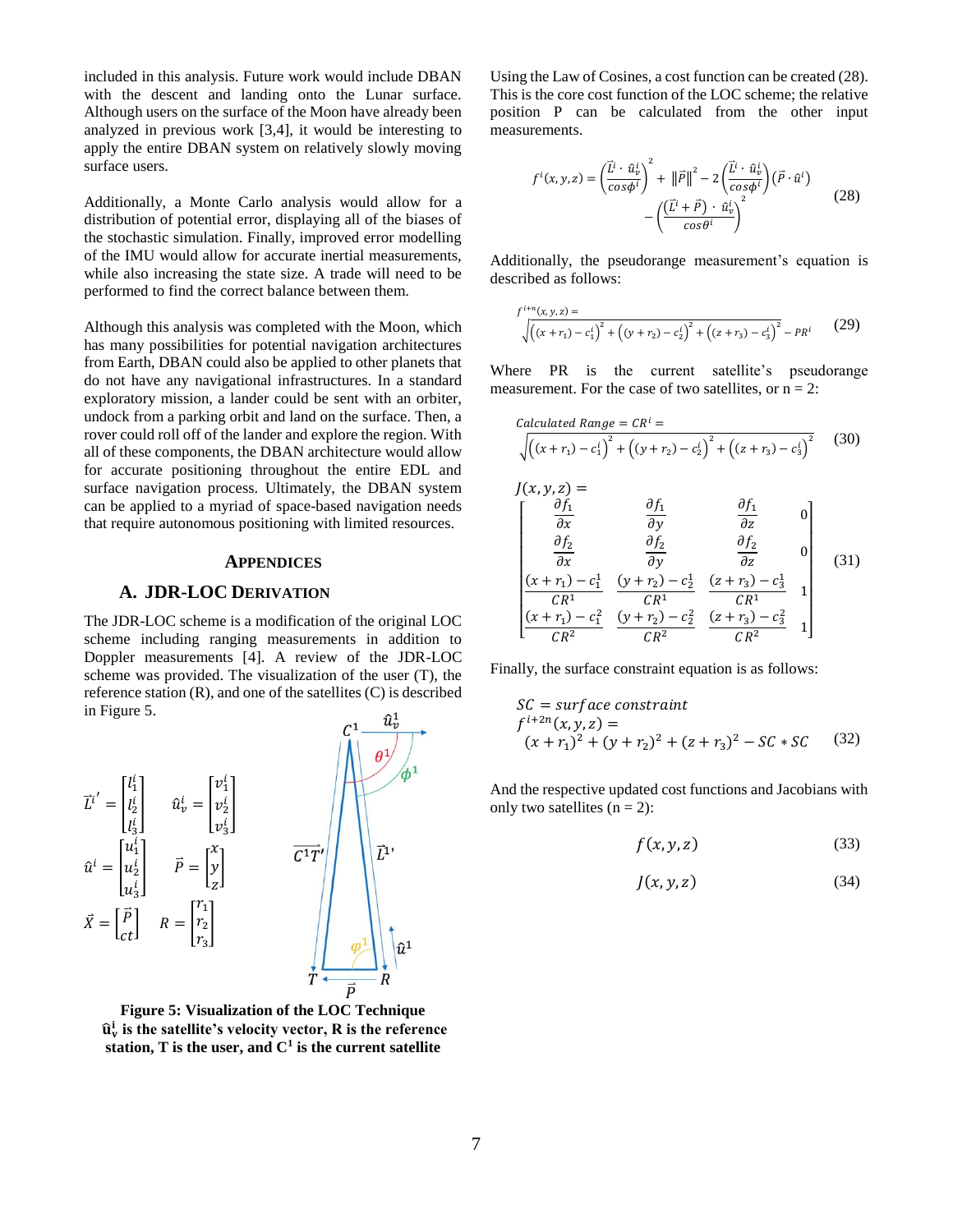$$
f(x,y,z) = \begin{cases} \left(\frac{\vec{L}^1 \cdot \hat{u}_v^1}{\cos \phi^1}\right)^2 + \left\|\vec{P}\right\|^2 - 2\left(\frac{\vec{L}^1 \cdot \hat{u}_v^1}{\cos \phi^1}\right)(\vec{P} \cdot \hat{u}^1) - \left(\frac{(\vec{L}^1 + \vec{P}) \cdot \hat{u}_v^1}{\cos \theta^1}\right)^2\\ \left(\frac{\vec{L}^2 \cdot \hat{u}_v^2}{\cos \phi^2}\right)^2 + \left\|\vec{P}\right\|^2 - 2\left(\frac{\vec{L}^2 \cdot \hat{u}_v^2}{\cos \phi^2}\right)(\vec{P} \cdot \hat{u}^2) - \left(\frac{(\vec{L}^2 + \vec{P}) \cdot \hat{u}_v^2}{\cos \theta^2}\right)^2\\ \sqrt{\left((x + r_1) - c_1^1\right)^2 + \left((y + r_2) - c_2^1\right)^2 + \left((z + r_3) - c_3^1\right)^2} + ct - PR^1\\ \sqrt{\left((x + r_1) - c_1^2\right)^2 + \left((y + r_2) - c_2^2\right)^2 + \left((z + r_3) - c_3^2\right)^2} + ct - PR^2\\ \left(x + r_1\right)^2 + (y + r_2)^2 + (z + r_3)^2 - SC^2 \end{cases}
$$

# **B. MCDL DERIVATION**

<span id="page-7-0"></span>The MCDL scheme is a modification of the original CDL scheme including ranging measurements in addition to Doppler measurements.

The doppler count measurement along with the transmitted frequency can be used to solve for the range rate of the satellite, where *a* is the line of sight between the satellite and the user.

$$
DopplerCount = f_{received} - f_{transmitted}
$$
 (35)

$$
f_{received} = f_{transmitted} \left( 1 - \frac{V_{sat}^{i} \cdot \hat{V}_{a}^{i}}{c} \right) \tag{36}
$$

$$
RangeRate = -c * \frac{DopplerCount}{f_{transmitted}} \tag{37}
$$

This range rate, along with the satellite's velocity vector, can be used to calculate the angle between the satellite's velocity vector and the line of sight vector from the satellite to the user:

$$
RangeRate = proj_{\hat{a}_i}V_{sat}^i =
$$
  
 
$$
\|\hat{a}_i\| \cdot \|V_{sat}^i\| \cos\theta
$$
 (38)

$$
cos\theta = -\frac{RangeRate}{\|V_{sat}^{i}\|}\tag{39}
$$

Knowing this angle, the equation of the infinite, circular cone describing all possible solutions for the user's location can be derived:

$$
\cos\theta^i = \frac{\overline{U} - \overline{C}^i}{\|\overline{U} - \overline{C}^i\|} \cdot \hat{u}_v^i \tag{40}
$$

Because a pseudorange measurement is also made, it can replace the term  $||U - S||$ . It is assumed that the two way ranging can lead to no clock correction term. With the user's cartesian location as  $U$ , the satellite's cartesian location as  $S$ , the satellite's cartesian velocity unit vector as  $\hat{u}_v^i$ , and the pseudorange measurement as  $PR$  the final equation for one measurement's circular cone of solutions with the length of the pseudorange can be derived:

$$
\cos\theta^i * PR^i = (\vec{U} - \vec{c^i}) \cdot \hat{u}^i_{\nu}
$$
 (41)

$$
J(x,y,z) = \begin{bmatrix} \frac{\partial f_1}{\partial x} & \frac{\partial f_1}{\partial y} & \frac{\partial f_1}{\partial z} & 0\\ \frac{\partial f_2}{\partial x} & \frac{\partial f_2}{\partial y} & \frac{\partial f_2}{\partial z} & 0\\ \frac{(x+r_1)-c_1^1}{CR^1} & \frac{(y+r_2)-c_2^1}{CR^1} & \frac{(z+r_3)-c_3^1}{CR^1} & 1\\ \frac{(x+r_1)-c_1^2}{CR^2} & \frac{(y+r_2)-c_2^2}{CR^2} & \frac{(z+r_3)-c_3^2}{CR^2} & 1\\ \frac{2(x+r_1)}{2(x+r_1)} & \frac{2(y+r_2)}{2(y+r_2)} & \frac{2(z+r_3)}{2(z+r_3)} & 0 \end{bmatrix}
$$

# <span id="page-7-1"></span>**ACKNOWLEDGEMENTS**

The research described in this paper was carried out at the Jet Propulsion Laboratory, California Institute of Technology, under a contract with the National Aeronautics and Space Administration. The research was supported by NASA's Space Communication and Navigation (SCaN) Program.

This work was additionally supported by a NASA Space Technology Research Fellowship.

## <span id="page-7-2"></span>**REFERENCES**

- [1] M. Manzano-Jurado, J. Alegre-Rubio, A. Pellacani, et al., "Use of weak GNSS signals in a mission to the moon", 2014 7th ESA Workshop on Satellite Navigation Technologies and European Workshop on GNSS Signals and Signal Processing (NAVITEC). Noordwijk, Netherlands, 2014.
- [2] J. M. Leonard, J. S. Parker, R. L. Anderson, et al., "Supporting crewed lunar exploration with LiAISON navigation," 36th Annual Guidance and Control Conference. Breckenridge, Colorado. 2013.
- [3] K. Cheung, W. W. Jun, C. Lee, E. G. Lightsey, "Single-Satellite Doppler Localization with Law of Cosines (LOC)," 2019 IEEE Aerospace Conference, Big Sky, MT, 2019.
- [4] K. Cheung, W. W. Jun, E. G. Lightsey, C. Lee, T. Stevenson, "Single-Satellite Real-Time Relative Localization Using Joint Doppler and Ranging (JDR)", 70th International Astronautical Congress 2019, October 2019.
- [5] A. O. Salytcheva, "Medium accuracy INS/GPS integration in various GPS environments," Master thesis, University of Calgary, UCGE Reports Number 20200. 2004.
- [6] S. R. Oleson, M. L. McGuire, "COMPASS Final Report: Lunar Relay Satellite (LRS)", NASA/TM-2012-217140

 $\overline{\phantom{a}}$ I ł ł ł ł I ł ł ł ł